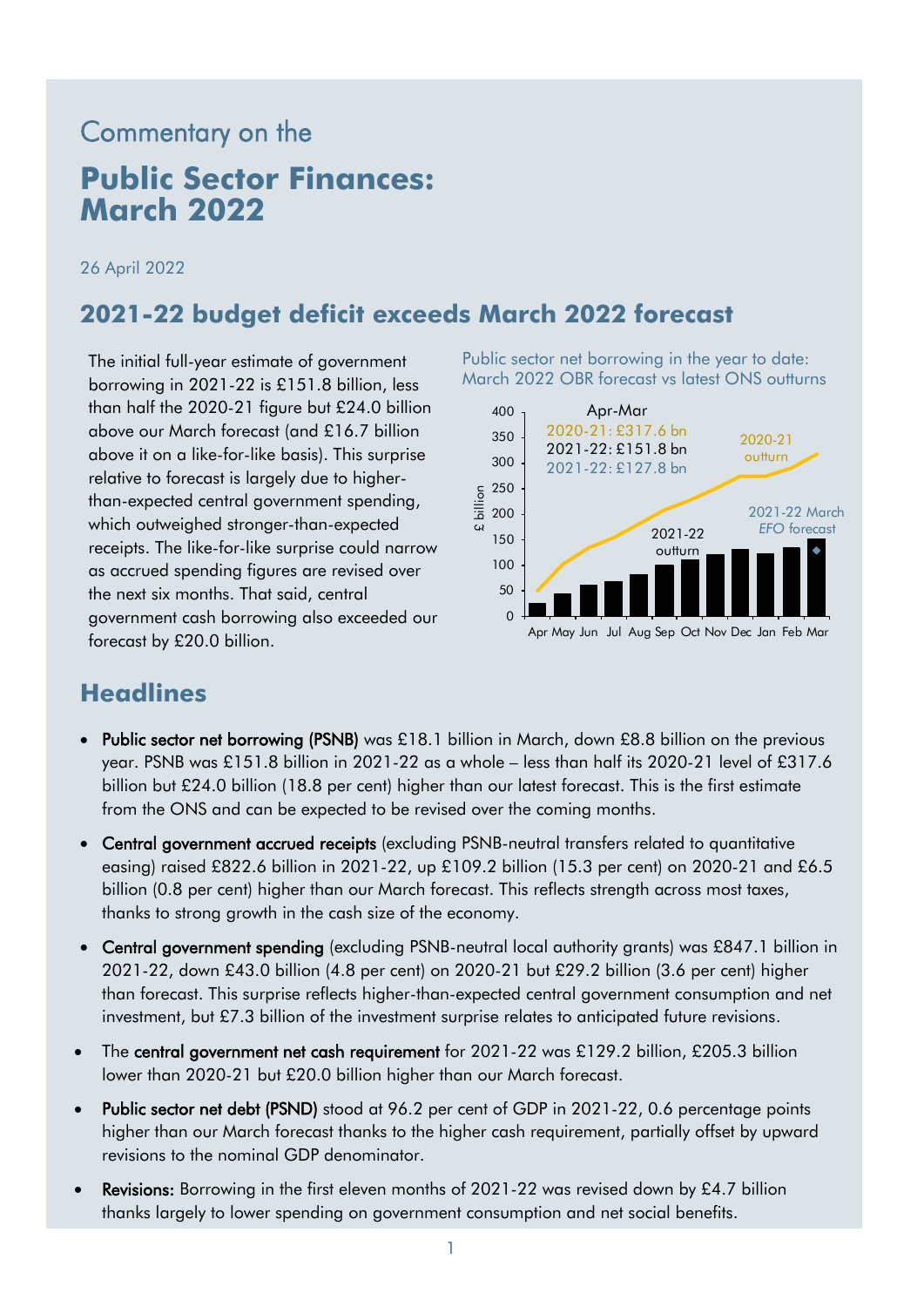### **Detail**

- 1. The Office for National Statistics (ONS) and HM Treasury published their Statistical Bulletin on the March 2022 Public Sector Finances this morning. Each month the OBR provides a brief analysis of the data and a comparison with our most recent forecast – in this instance the 2021-22 forecast from our March 2022 *Economic and fiscal outlook* (*EFO*). In this commentary, we look at the initial estimate for the full 2021-22 fiscal year. We plan to publish monthly profiles consistent with our latest forecast for 2022-23 on 12 May and will use these profiles in subsequent monthly commentaries.
- 2. The first estimate of public sector net borrowing (PSNB) for the full 2021-22 fiscal year was £151.8 billion – down £165.7 billion (52.2 per cent) on last year but £24.0 billion (18.8 per cent) higher than forecast. £7.3 billion of the difference relates to student loan reforms announced in February and the latest estimate of calls on pandemic-related loan guarantees that our forecast anticipates, so the like-for-like surprise relative to forecast is £16.7 billion (13.1 per cent). This is more than explained by higher-than-expected central government spending, which was £21.9 billion (2.7 per cent) above forecast on a like-for-like basis, only partially offset by central government receipts that were £6.5 billion (0.8 per cent) higher than forecast. Provisional estimates of borrowing by local authorities and public corporations were, respectively, £5.1 billion above and £3.8 billion below our March forecast. 1
- 3. Central government accrued receipts (excluding APF transfers) rebounded strongly in 2021-22 and were up £109.2 billion (15.3 per cent) on 2020-21. The rebound was broad-based, with all the major taxes recovering strongly – PAYE income tax and NICs, VAT, and corporation tax all increased by more than £10 billion – while growth in self-assessed income tax receipts, stamp duty land tax and fuel duty were all in double digits in percentage terms. Receipts surprised on the upside in the latter half of 2021-22 against our October forecast and have again outperformed our March forecast. This latest 0.8 per cent upside surprise accords with signals from economic data published since we closed our March forecast: CPI inflation hit 7 per cent in March, already 1 percentage point higher than forecast, while the level of monthly real GDP as of February was 1 per cent above forecast. Even so, across the full year growth in receipts continues to be stronger than growth in nominal GDP (see Box 3.1 in the March *EFO*), which still holds when using end-March National Accounts data.
- 4. Central government accrued receipts in this release reflect cash payments of tax up to the end of March, plus forecasts for future months where these cash receipts will be accrued back to 2021-22. These figures will be revised as cash forecasts are replaced with outturns. The ONS will also get firmer information for other non-HMRC receipts – notably business rates – over time. The main differences between our March forecast for 2021-22 and initial outturns are:
	- Accrued PAYE income tax and NICs receipts were close to our March forecast (just £0.1 billion below). Our forecast allowed for strong growth in bonuses in the financial and professional services sectors (of 20 and 31 per cent on a year earlier, respectively). These assumptions are supported by recent earnings data, which suggest

<sup>1</sup> Throughout this commentary we exclude two PSNB-neutral intra-public sector transfers that can be large and uneven from month to month, thereby distorting the signal from the monthly path of the public finances data. These relate to: (1) the Asset Purchase Facility (affecting central government receipts and public corporations net borrowing); and (2) grants to local authorities (affecting central government expenditure and local authorities net borrowing).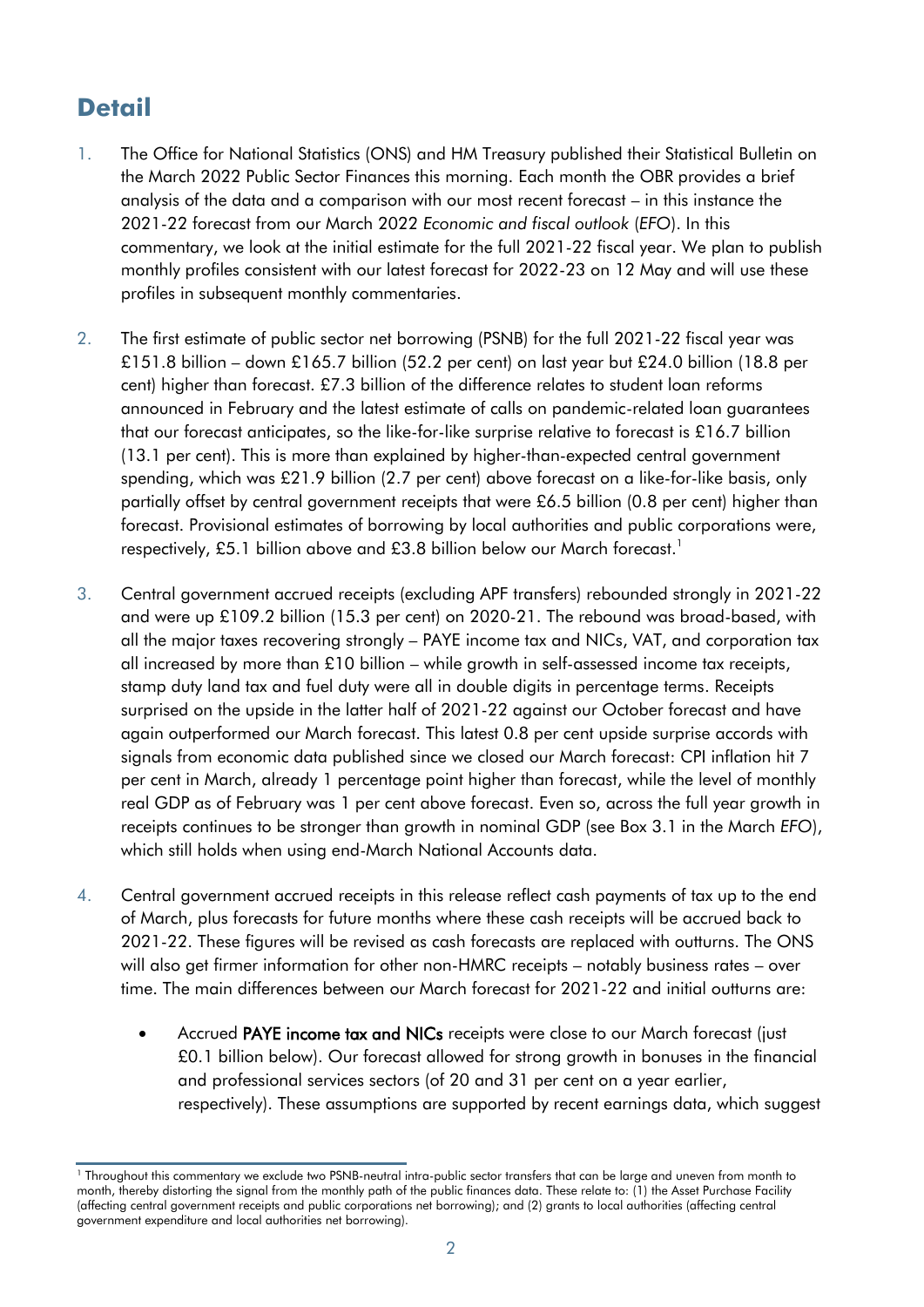that bonuses in the financial and business services sector were up 34.1 per cent year on year in the three months to February.

- Accrued VAT receipts for 2021-22 were £2.2 billion above our March forecast. This figure will be subject to revision as some of the cash receipts paid in April, May and June will accrue back to 2021-22.
- Accrued receipts of **corporation tax** (excluding the bank surcharge) were  $£1.6$  billion higher than forecast. Payments from very large companies explain most of the surplus, which could point to continuing buoyant profitability in both non-financial and financial sectors in 2022.
- Receipts from self-assessed (SA) income tax and capital gains tax (CGT) were £1.6 billion above forecast. This is likely to reflect even greater strength in the factors that led to a large upward revision in our March forecast, which incorporated cash payments up to almost the end of February. Receipts in 2021-22 largely relate to liabilities from 2020-21, when sole trader and partnership income in the upper half of the income distribution helped buoy SA income tax despite the pandemic, while CGT receipts were boosted by a small number of high-value disposals.
- Business rates and environmental levies came in £3.0 billion higher than forecast. This data remains provisional, so could be subject to revision in the coming months.
- 5. The upside surprise in central government spending (excluding local authority grants) in 2021- 22 relative to our March forecast was driven by large upside surprises in spending on goods and services (£12.4 billion above forecast) and central government net investment (£18.5 billion above forecast in total and £11.2 billion on a like-for-like basis):
	- While downward revisions to spending on goods and services have been common recently, as departments' provisional forecasts are replaced with firmer outturn data, the strength in recent cash data (see paragraph below) suggests that this may not be repeated. If not, it would point to considerably less underspending against departmental limits than the historically high £22 billion we assumed in March.
	- Abstracting from the £7.3 billion downward revision to net investment that our forecast anticipated for when the ONS takes on information relating to the student loan reforms announced in February and updates its estimates of calls on Covid loan guarantees when the Department for Business, Energy and Industrial Strategy releases its next annual report, the upside surprise in the initial outturn suggests that supply bottlenecks may not have impinged on capital outlays at the end of the year by as much as expected.

While not included in our headline measure of central government spending, it is also notable that central government grants to local authorities were £5.1 billion higher than our March forecast, despite which borrowing by local authorities was also higher than forecast. The reasons for these differences are unclear at present given the provisional nature of the data.

6. The central government net cash requirement for the full 2021-22 fiscal year totalled £129.2 billion, £205.3 billion lower than in 2020-21 but £20.0 billion above our March forecast. This